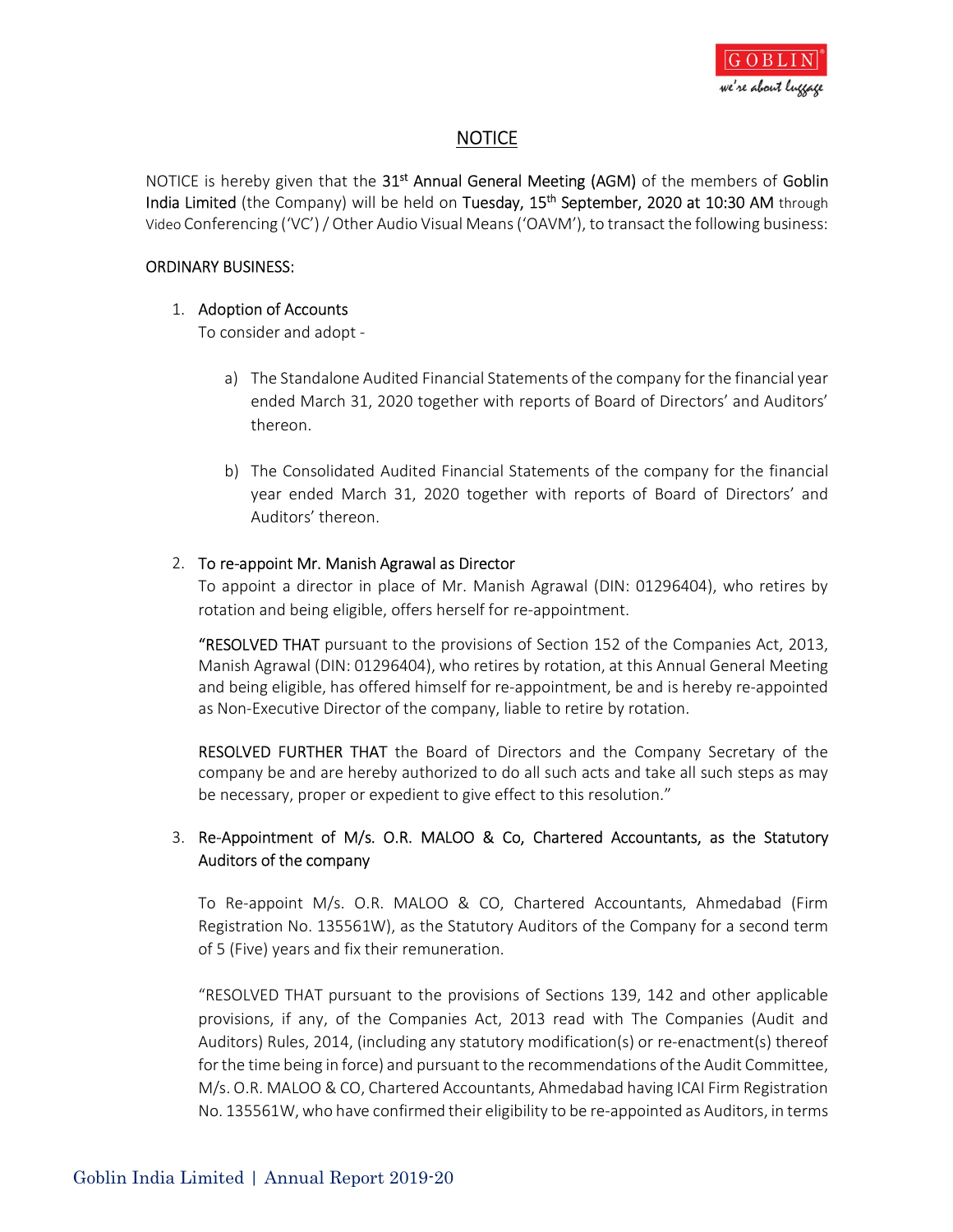

of the provisions of Section 141 of the Act and Rule 4 of the Rules, be and are hereby reappointed as Statutory Auditors of the Company for a second term of 5 (Five) consecutive years, who shall hold office from the conclusion of this Annual General Meeting till the conclusion of the 36th Annual General Meeting of the Company, on such remuneration as may be fixed by the Board of Directors of the Company, in consultation with Auditor based on recommendations of the Audit Committee, in addition to re-imbursement of out-ofpocket expenses as may be incurred in connection with audit of accounts of the Company."

#### SPECIAL BUSINESS:

#### 4. MIGRATION OF EQUITY SHARES OF COMPANY FROM BSE (SME) PLATFORM TO BSE (MAIN BOARD)

 "RESOLVED THAT pursuant to Regulation 277 and other relevant provisions, Chapter IX of the Securities and Exchange Board of India (Issue of Capital and Disclosure Requirements) Regulation, 2018 ("lCDR Regulations"), and other applicable provisions, if any, of the Securities and Exchange Board of India (Listing Obligations and Disclosure Requirements) Regulations, 2015, the Companies Act 2013, lCDR Regulations and the rules framed thereunder, including any amendment, modification, variation or re-enactment thereof, the consent of the members of the Company be and is hereby accorded for migration of the Company's equity shares of Rs. 10/- each which are listed on the SME Platform of BSE Limited to the Main Board of BSE Limited on fulfilment of criteria for migration from SME Platform to the main Board laid by BSE (The Exchange) and follow such procedures specified under lCDR Regulations as amended from time to time, to give effect to the aforesaid resolution and fulfil such conditions as may be laid by the exchange;

RESOLVED FURTHER THAT all the Directors and/or Company Secretary of the Company be and are hereby authorized jointly and/or severally to deal with any Government or semi government authorities or any other concerned intermediaries including but not limited to BSE Limited, Securities and Exchange Board of India, Registrar of Companies, to apply, modify, rectify and submit any application and/or related documents on behalf of the Company for the purpose of migration of the Company's present listing from SME Platform of BSE Limited to the Main Board of BSE Limited;

RESOLVED FURTHER THAT all the Directors and/or Company Secretary of the Company be and are hereby authorized jointly and/or severally to do all acts, things and deeds as are necessary to give effect to the said resolution, which shall include but not restricted to filing of forms, documents and resolution with relevant authorities, signing of documents and any other acts which shall be considered necessary by the board to give effect to the said resolution;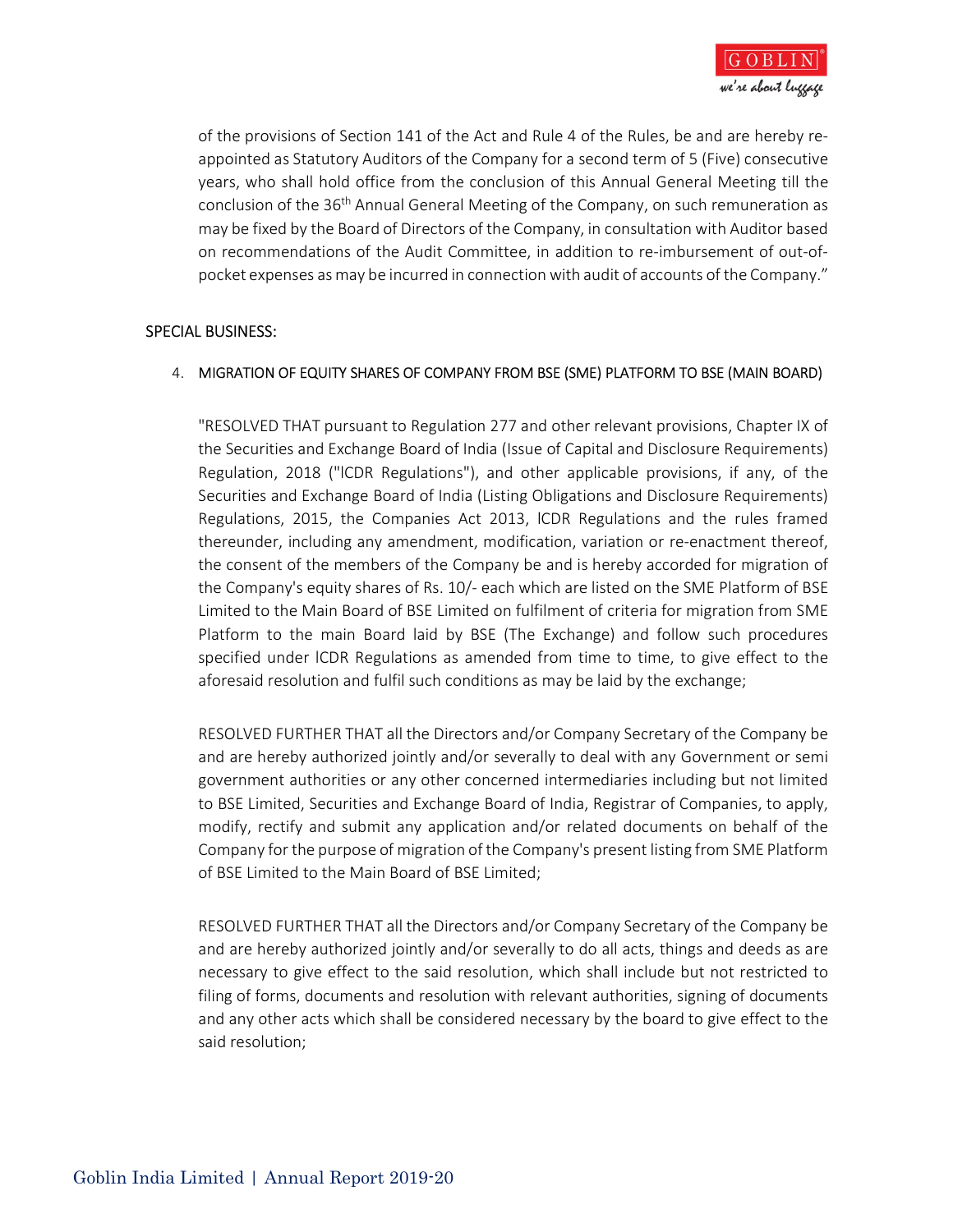

RESOLVED FURTHER THAT any one of the Director or the Company Secretary of the Company be and is hereby authorized to file the prescribed e-form with the Registrar of Companies and to issue a certified true copy of this resolution."

For and on behalf of the Board

Place: Ahmedabad Manojkumar Choukhany Date: August 24, 2020 **Chairman & Managing Director** DIN: 02313049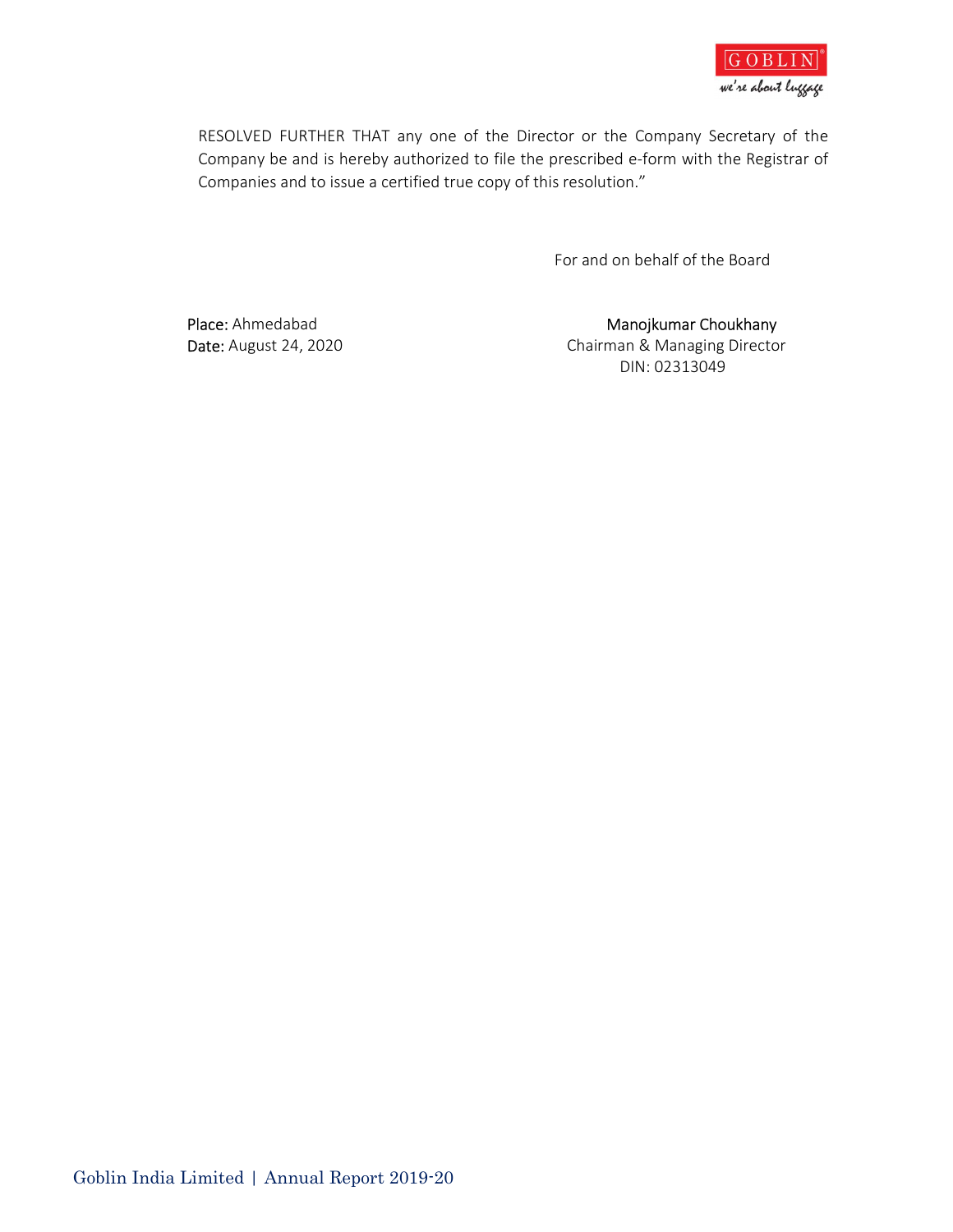

# NOTES

- 1. A Statement pursuant to Section 102 of the Companies Act, 2013, setting out all material facts relating to the relevant resolutions of this Notice is annexed herewith and the same should be taken as part of this Notice.
- 2. General instructions for accessing and participating in the  $31<sup>st</sup>$  AGM through VC/OAVM Facility and voting through electronic means including remote e-Voting.
- 3. In view of the outbreak of the COVID-19 social distancing norm to be followed and the continuing restriction on movement of persons at several places in the country and pursuant to General Circular Nos.14/2020, 17/2020 and 20/2020 dated April 8, 2020, April 13, 2020 and May 5, 2020 respectively issued by the Ministry of Corporate Affairs ("MCA Circulars") and Circular No. SEBI/HO/ CFD/CMD1/CIR/P/2020/79 dated May 12, 2020 issued by the Securities and Exchange Board of India ("SEBI Circular") and in compliance with the provisions of the Act and the SEBI (Listing Obligations and Disclosure Requirements) Regulations, 2015 ("Listing Regulations"), the 31st AGM of the company is being conducted through VC/OAVM Facility, which does not require physical presence of members at a common venue.
- 4. Pursuant to the provisions of the Act, a member entitled to attend and vote at the AGM is entitled to appoint a proxy to attend and vote on his/her behalf and the proxy need not be a Member of the company. However, in terms of the MCA Circulars, since the physical attendance of members has been dispensed with, there is no requirement of appointment of proxies. Accordingly, the facility of appointment of proxies by members under Section 105 of the Act will not be available for the 31<sup>st</sup> AGM.
- 5. All investors, including Institutional Investors are encouraged to cast their vote on the proposed Resolutions and also attend the AGM through VC/ OAVM. Institutional/Corporate Members intending to authorize their representatives to participate and vote at the Meeting are requested to send a certified copy of the Board resolution/authorization letter to the Scrutinizer by sending an email at info@mehtamehta.com with a copy marked to helpdesk.evoting@cdslindia.com by quoting the DP Id and Client Id or folio number.
- 6. Non-Resident Indian members are requested to inform their respective DPs, immediately of:
	- a) Change in their residential status on return to India for permanent settlement
	- b) Particulars of their bank account maintained in India with complete name, branch, account type, account number and address of the bank with pin code number, if not furnished earlier.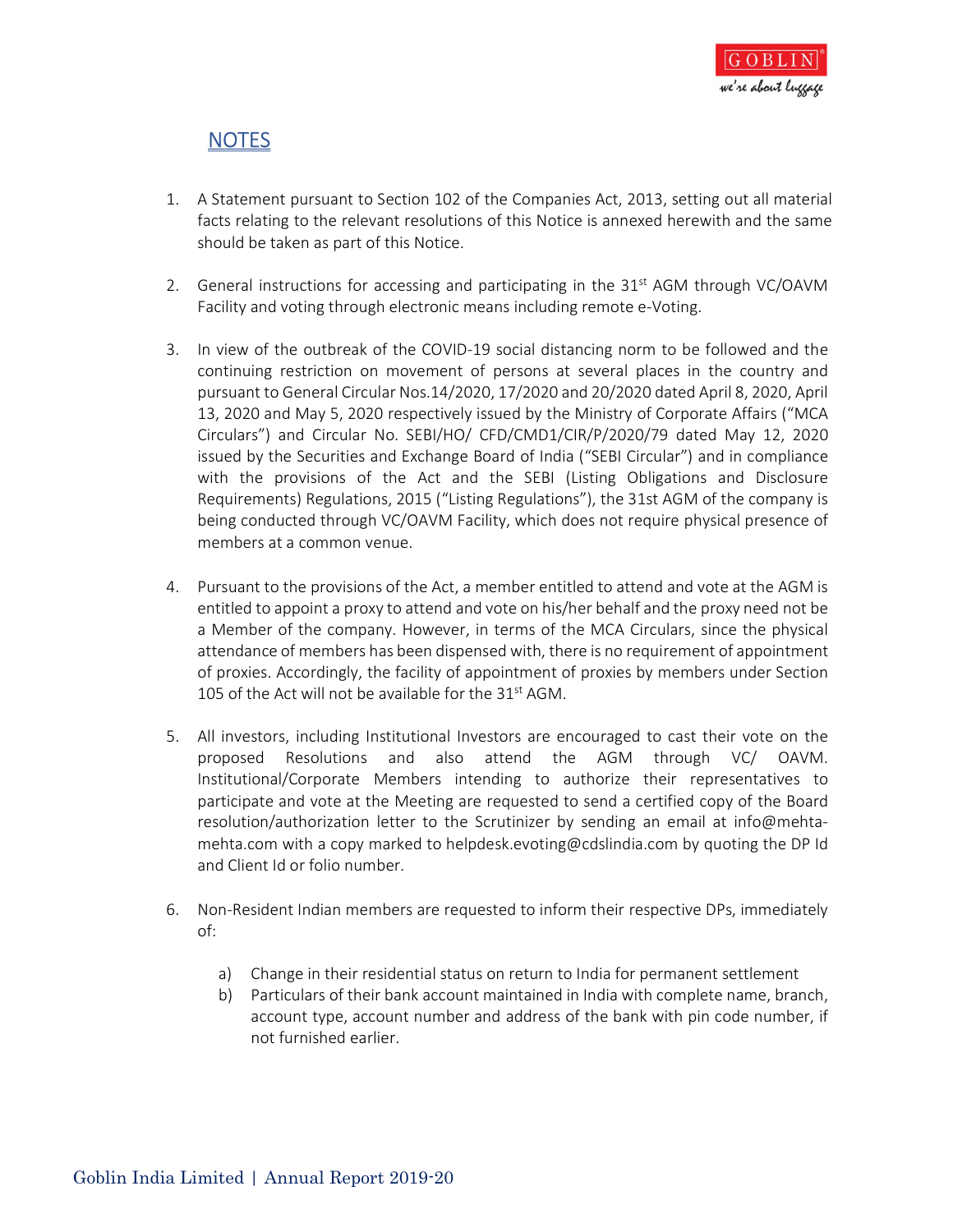

- 7. Pursuant to Regulation 36(3) of the Listing Regulations and Secretarial Standard-2 on General Meetings, the brief profile and other required information in respect of Director proposed to be re-appointed is annexed with this Notice.
- 8. The Register of Members and Share Transfer Books of the Company will remain closed from September 5, 2020 to September 15, 2020 (both days inclusive).
- 9. Since the AGM will be held through VC/ OAVM Facility, the Route Map is not annexed in this Notice.
- 10. The Notice of the Annual General Meeting and Annual Report of the Company for the year ended March 31, 2020 is uploaded on the Company's website www.goblinindia.com and may be accessed by the members.
- 11. Members may join the 31<sup>st</sup> AGM through VC/ OAVM Facility by following the procedure as mentioned below which shall be kept open for the members from 10.15 a.m. IST i.e. 15 minutes before the time scheduled to start the 31<sup>st</sup> AGM and the company may close the window for joining the VC/OAVM Facility 15 minutes after the scheduled time to start the 31<sup>st</sup> AGM.
- 12. The attendance of the Members attending the AGM through VC/OAVM will be counted for the purpose of reckoning the quorum under Section 103 of the Companies Act, 2013.

#### INSTRUCTIONS FOR SHAREHOLDERS FOR REMOTE E-VOTING: -

- (i) In compliance with the provisions of Section 108 of the Act, read with Rule 20 of the Companies (Management and Administration) Rules, 2014, as amended from time to time, and Regulation 44 of the SEBI Listing Regulations, as amended from time to time and MCA Circulars the Members are provided with the facility to cast their vote electronically, through the e-voting services provided by CDSL, on all the resolutions set forth in this Notice. The Company has appointed CDSL for facilitating voting through electronic means, as the authorized e-voting agency. The facility of casting votes by a Member using remote e-voting as well as e-voting during the AGM will be provided by CDSL.
- (ii) The voting period begins on Saturday, September 12, 2020 at 9.00 AM. and ends on Monday, September 14, 2020 at 5.00 PM. During this period shareholders of the Company, holding shares either in physical form or in dematerialized form, as on the cut-off date Friday, 04 September, 2020 may cast their vote electronically. The e-voting module shall be disabled by CDSL for voting thereafter.
- (iii) The Board of Directors has appointed Mehta & Mehta, Practising Company Secretaries, Mumbai as the Scrutiniser, to scrutinise the entire e-voting process.
- (iv) Shareholders who have already voted prior to the meeting date would not be entitled to vote at the meeting venue.
- (v) The shareholders should log on to the e-voting website www.evotingindia.co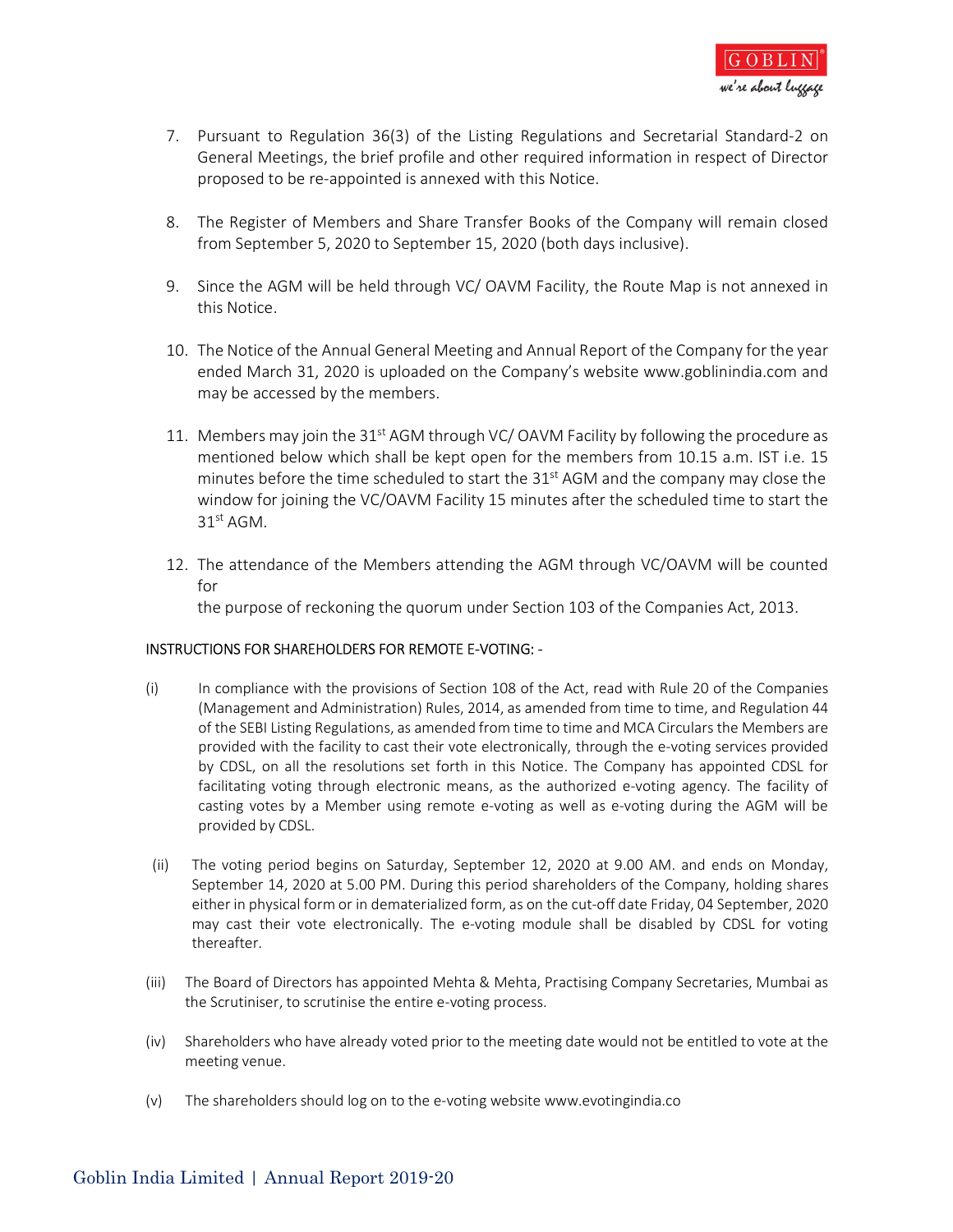

- (vi) Click on "Shareholders" module
- (vii) Now Enter your User ID
	- a. For CDSL: 16 digits beneficiary ID,
	- b. For NSDL: 8 Character DP ID followed by 8 Digits Client ID,
	- c. Members holding shares in Physical Form should enter Folio Number registered with the Company.

OR

Alternatively, if you are registered for CDSL's EASI/EASIEST e-services, you can log-in at https://www.cdslindia.com from Login - My easi using your login credentials. Once you successfully log-in to CDSL's EASI/EASIEST e-services, click on e-Voting option and proceed directly to cast your vote electronically.

- (viii) Next enter the Image Verification as displayed and Click on Login.
- (ix) If you are holding shares in Demat form and had logged on to www.evotingindia.com and voted on an earlier voting of any Company, then your existing password is to be used.
- (x) If you are a first time user follow the steps given below:

|                | For Members holding shares in Demat Form and Physical Form                              |  |
|----------------|-----------------------------------------------------------------------------------------|--|
| PAN            | Enter your 10-digit alpha-numeric PAN issued by Income Tax Department                   |  |
|                | (Applicable for both demat shareholders as well as physical shareholders)               |  |
|                | Members who have not updated their PAN with the Company/Depository<br>$\bullet$         |  |
|                | Participant are requested to use the sequence number which is printed on                |  |
|                | Postal Ballot / Attendance Slip indicated in the PAN field.                             |  |
| Dividend Bank  | Enter the Dividend Bank Details or Date of Birth (in dd/mm/yyyy format) as              |  |
| Details<br>OR. | recorded in your demat account or in the Company records in order to login.             |  |
| Date           | If both the details are not recorded with the depository or Company please<br>$\bullet$ |  |
| of Birth (DOB) | enter the member id / folio number in the Dividend Bank details field as                |  |
|                | mentioned in instruction (iv).                                                          |  |

- $(xi)$  After entering these details appropriately, click on "SUBMIT" tab.
- (xii) Members holding shares in physical form will then directly reach the Company selection screen. However, members holding shares in demat form will now reach 'Password Creation' menu wherein they are required to mandatorily enter their login password in the new password field. Kindly note that this password is to be also used by the demat holders for voting for resolutions of any other company on which they are eligible to vote, provided that company opts for e-voting through CDSL platform. It is strongly recommended not to share your password with any other person and take utmost care to keep your password confidential.
- (xiii) For Members holding shares in physical form, the details can be used only for e-voting on the resolutions contained in this Notice.
- (xiv) Click on the EVSN for the relevant GOBLIN INDIA LIMITED on which you choose to vote.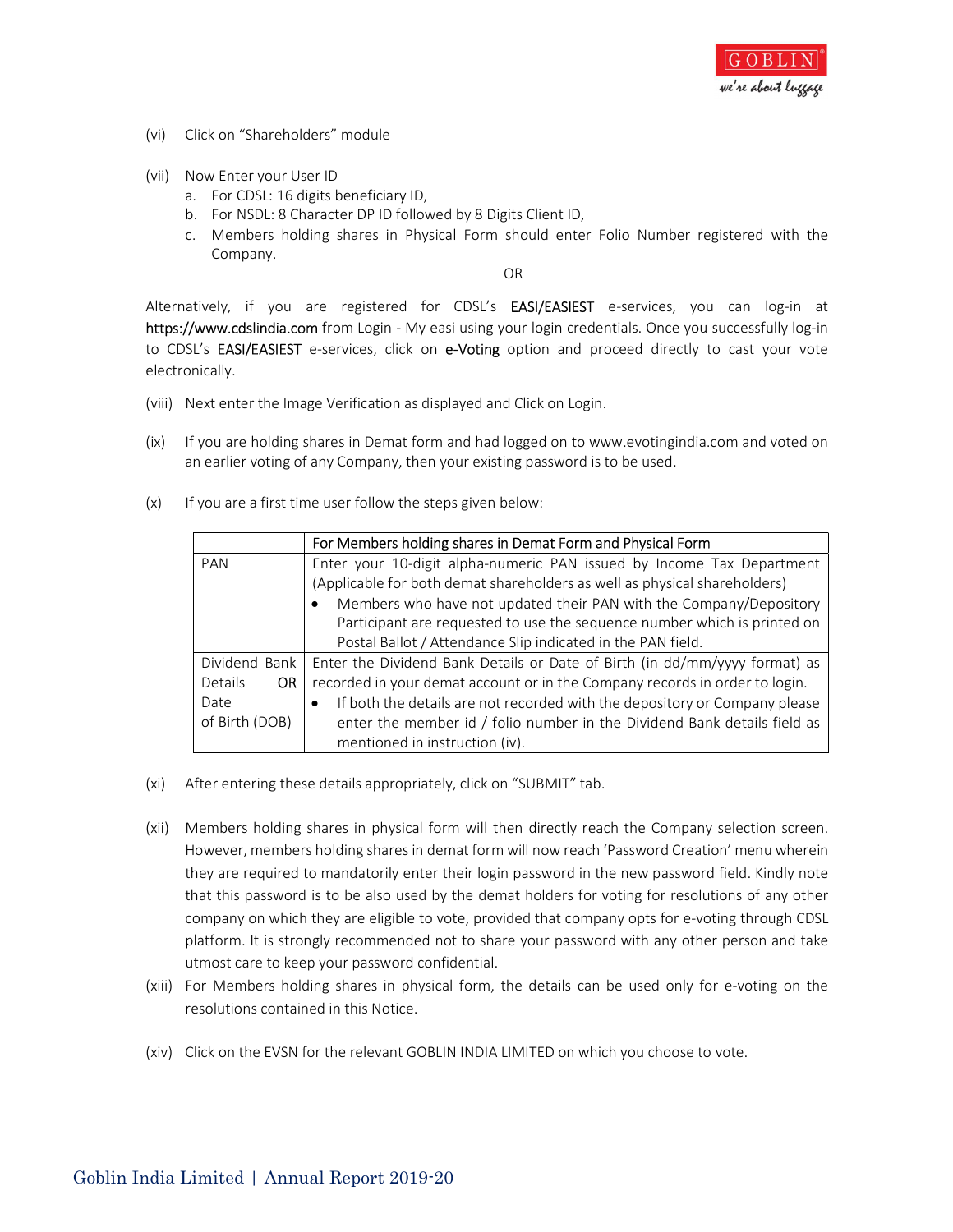- (xv) On the voting page, you will see "RESOLUTION DESCRIPTION" and against the same the option "YES/NO" for voting. Select the option YES or NO as desired. The option YES implies that you assent to the Resolution and option NO implies that you dissent to the Resolution.
- (xvi) Click on the "RESOLUTIONS FILE LINK" if you wish to view the entire Resolution details.
- (xvii) After selecting the resolution, you have decided to vote on, click on "SUBMIT". A confirmation box will be displayed. If you wish to confirm your vote, click on "OK", else to change your vote, click on "CANCEL" and accordingly modify your vote.
- (xviii) Once you "CONFIRM" your vote on the resolution, you will not be allowed to modify your vote.
- (xix) You can also take a print of the votes cast by clicking on "Click here to print" option on the Voting page.
- (xx) If a demat account holder has forgotten the login password, then Enter the User ID and the image verification code and click on Forgot Password & enter the details as prompted by the system.
- (xxi) Shareholders can also cast their vote using CDSL's mobile app m-Voting available for android based mobiles. The m-Voting app can be downloaded from Google Play Store. Apple and Windows phone users can download the app from the App Store and the Windows Phone Store respectively. Please follow the instructions as prompted by the mobile app while voting on your mobile.

### PROCESS FOR THOSE SHAREHOLDERS WHOSE EMAIL ADDRESSES ARE NOT REGISTERED WITH THE DEPOSITORIES FOR OBTAINING LOGIN CREDENTIALS FOR E-VOTING FOR THE RESOLUTIONS PROPOSED IN THIS NOTICE

#### 1. For Physical shareholders-

 Please provide necessary details like Folio No., Name of shareholder, scanned copy of the share certificate (front & back), PAN (self-attested scanned copy of PAN card), AADHAR (self-attested scanned copy of Aadhar Card) by email to Company/RTA email id.

#### 2. For Demat shareholders –

 Please provide Demat account details (CDSL-16 digit beneficiary ID or NSDL-16 digit DPID + CLID), Name, client master or copy of Consolidated Account statement, PAN (self-attested scanned copy of PAN card), AADHAR (self attested scanned copy of Aadhar Card) to Company/RTA email id.

#### INSTRUCTIONS FOR SHAREHOLDERS ATTENDING AGM THROUGH VC/ OAVM

 1. Shareholder will be provided with a facility to attend the AGM through VC/OAVM through the CDSL e-Voting system. Shareholders may access the same at https://www.evotingindia.com under shareholders/members login by using the remote e-voting credentials. The link for VC/OAVM will be available in shareholder/members login where the EVSN of Company will be displayed.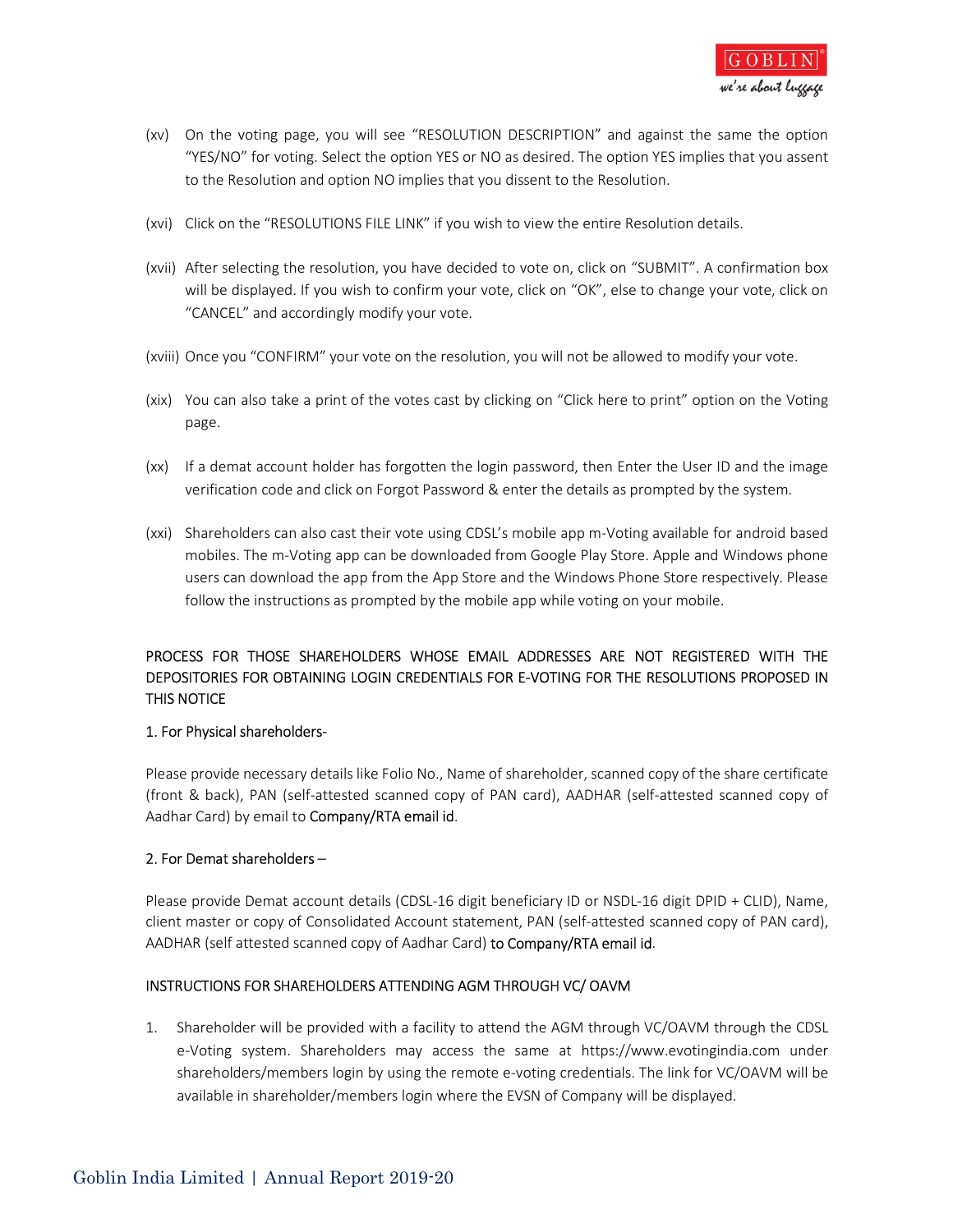

- 2. Shareholders are encouraged to join the Meeting through Laptops / I Pads for better experience.
- 3. Further shareholders will be required to allow Camera and use Internet with a good speed to avoid any disturbance during the meeting.
- 4. Please note that Participants Connecting from Mobile Devices or Tablets or through Laptop connecting via Mobile Hotspot may experience Audio/Video loss due to fluctuation in their respective network. It is therefore recommended to use Stable Wi-Fi or LAN Connection to mitigate any kind of aforesaid glitches.
- 5. Shareholders who would like to express their views/ask questions during the meeting may register themselves as a Speaker by sending their request in advance least 7 (Seven) days before the date of the Meeting mentioning their name, demat account number/folio number, email id, mobile number at cs@goblinindia.com. The shareholders who do not wish to speak during the AGM but have queries may send their queries in advance 7 (Seven) days prior to meeting mentioning their name, demat account number/folio number, email id, mobile number at cs@goblinindia.com. These queries will be replied to by the company suitably by email.
- 6. Those Shareholders who have registered themselves as a Speaker will only be allowed to express their views/ask questions during the meeting. The time allotted to each Speaker is 3 (Three) minutes.

#### INSTRUCTIONS FOR SHAREHOLDERS FOR E-VOTING DURING THE AGM:-

- 1. The procedure for e-Voting on the day of the AGM is same as the instructions mentioned above for Remote e-voting.
- 2. Only those shareholders, who are present in the AGM through VC/OAVM facility and have not casted their vote on the Resolutions through remote e-Voting and are otherwise not barred from doing so, shall be eligible to vote through e-Voting system available during the AGM.
- 3. If any Votes are cast by the shareholders through the e-voting available during the AGM and if the same shareholders have not participated in the meeting through VC/OAVM facility, then the votes cast by such shareholders shall be considered invalid as the facility of e-voting during the meeting is available only to the shareholders attending the meeting.
- 4. Shareholders who have voted through Remote e-Voting will be eligible to attend the AGM. However, they will not be eligible to vote at the AGM.

#### (xxii) Note for Non – Individual Shareholders and Custodians

- Non-Individual shareholders (i.e. other than Individuals, HUF, NRI etc.) and Custodian are required to log on to www.evotingindia.com and register themselves as Corporates.
- A scanned copy of the Registration Form bearing the stamp and sign of the entity should be emailed to helpdesk.evoting@cdslindia.com.
- After receiving login details, user would be able to link account(s) for which they wish to vote on.
- The list of accounts linked in the login should be mailed to helpdesk.evoting@cdslindia.com and on approval of the accounts they would be able to cast their vote.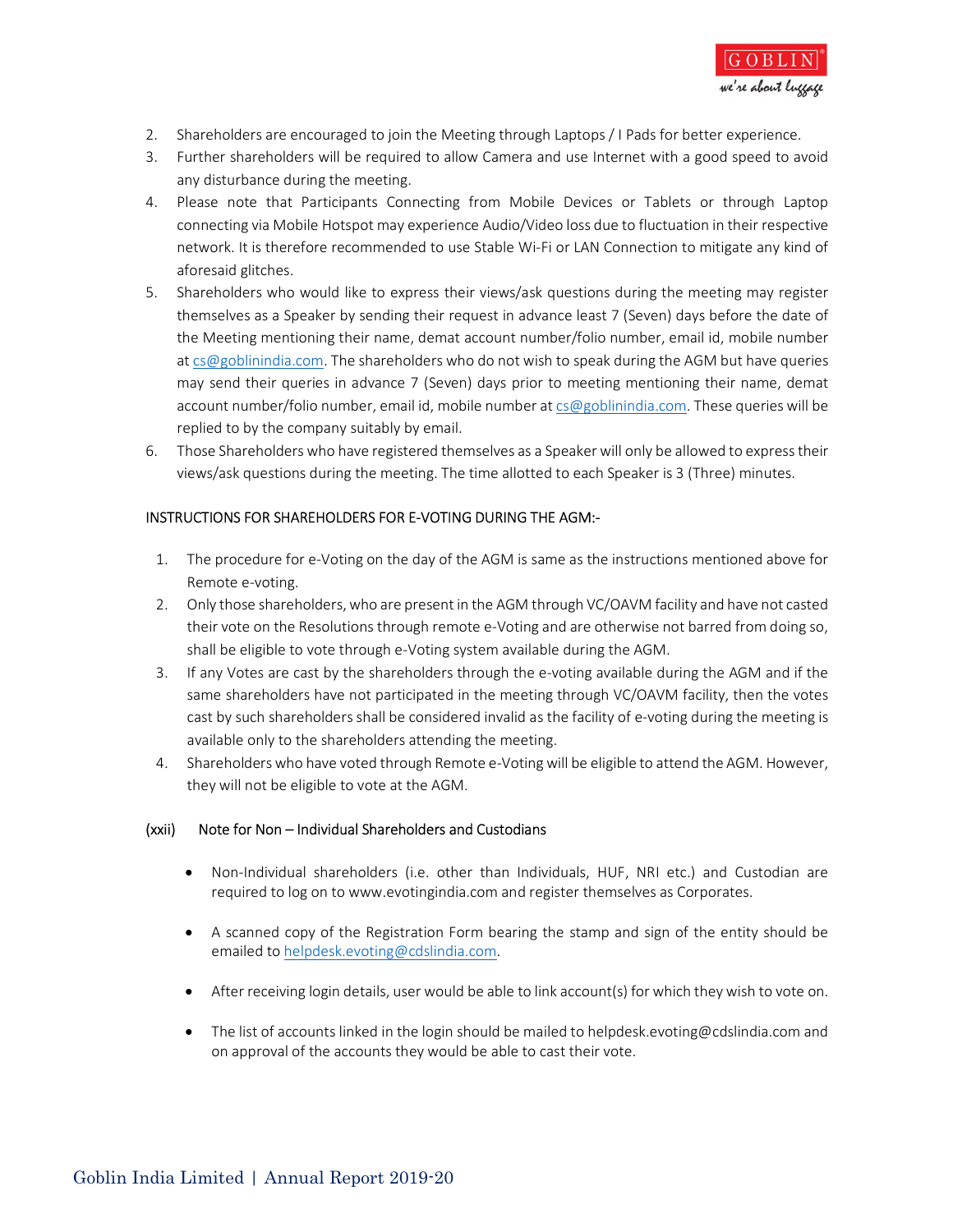

- A scanned copy of the Board Resolution and Power of Attorney (POA) which they have issued in favour of the Custodian, if any, should be uploaded in PDF format in the system for the scrutinizer to verify the same.
- (xxiii) In case you have any queries or issues regarding e-voting, you may refer the Frequently Asked Questions ("FAQs") and e-voting manual available at www.evotingindia.com, under help section or write an email to helpdesk.evoting@cdslindia.com or contact Mr. Nitin Kunder (022- 23058738 ) or Mr. Mehboob Lakhani (022-23058543) or Mr. Rakesh Dalvi (022-23058542).

All grievances connected with the facility for voting by electronic means may be addressed to:

 Mr. Rakesh Dalvi, Manager, Central Depository Services (India) Limited (CDSL), A Wing, 25th Floor, Marathon Futurex, Mafatlal Mill Compound, N M Joshi Marg, Lower Parel (East), Mumbai – 400013

#### send an email to helpdesk.evoting@cdslindia.com or call on 022-23058542/43.

|                              | <b>CONTACT DETAILS</b>                            |
|------------------------------|---------------------------------------------------|
| <b>COMPANY</b>               | Goblin India Limited                              |
|                              | 1st Floor, Commerce Road, Navrangpura,            |
|                              | Ahmedabad, Gujarat, 380009                        |
|                              | 079-40320366                                      |
|                              | info@goblinindia.com                              |
| REGISTRAR AND TRANSFER AGENT | <b>BIGSHARE SERVICES PRIVATE LIMITED</b>          |
|                              | 1st Floor, Bharat Tin Works Building, Opp. Vasant |
|                              | Oasis, Makwana Road, Marol, Andheri East          |
|                              | Mumbai 400059                                     |
|                              | 022-62638200                                      |
| <b>E-VOTING AGENCY</b>       | CENTRAL DEPOSITORY SERVICES [INDIA] LIMITED       |
|                              | E-MAIL:- helpdesk.evoting@cdslindia.com           |
| <b>SCRUTINIZER</b>           | Mehta & Mehta,                                    |
|                              | Company Secretaries                               |
|                              | 201-206, Shiv Smriti Chambers,                    |
|                              | 2nd Floor, 49, Dr. Annie Besant Road,             |
|                              | Above Corporation Bank, Worli                     |
|                              | Mumbai - 400018                                   |

#### OTHER INSTRUCTIONS

a) The Scrutinizer shall, after the conclusion of voting at the AGM, first count the votes cast during the AGM, thereafter unblock the votes cast through remote e-voting and make, not later than 48 hours of conclusion of the AGM, a consolidated Scrutinizer's Report of the total votes cast in favour or against, if any, to the Chairperson or any Whole-time Director or Company Secretary authorised by the Board in this regard, who shall countersign the same.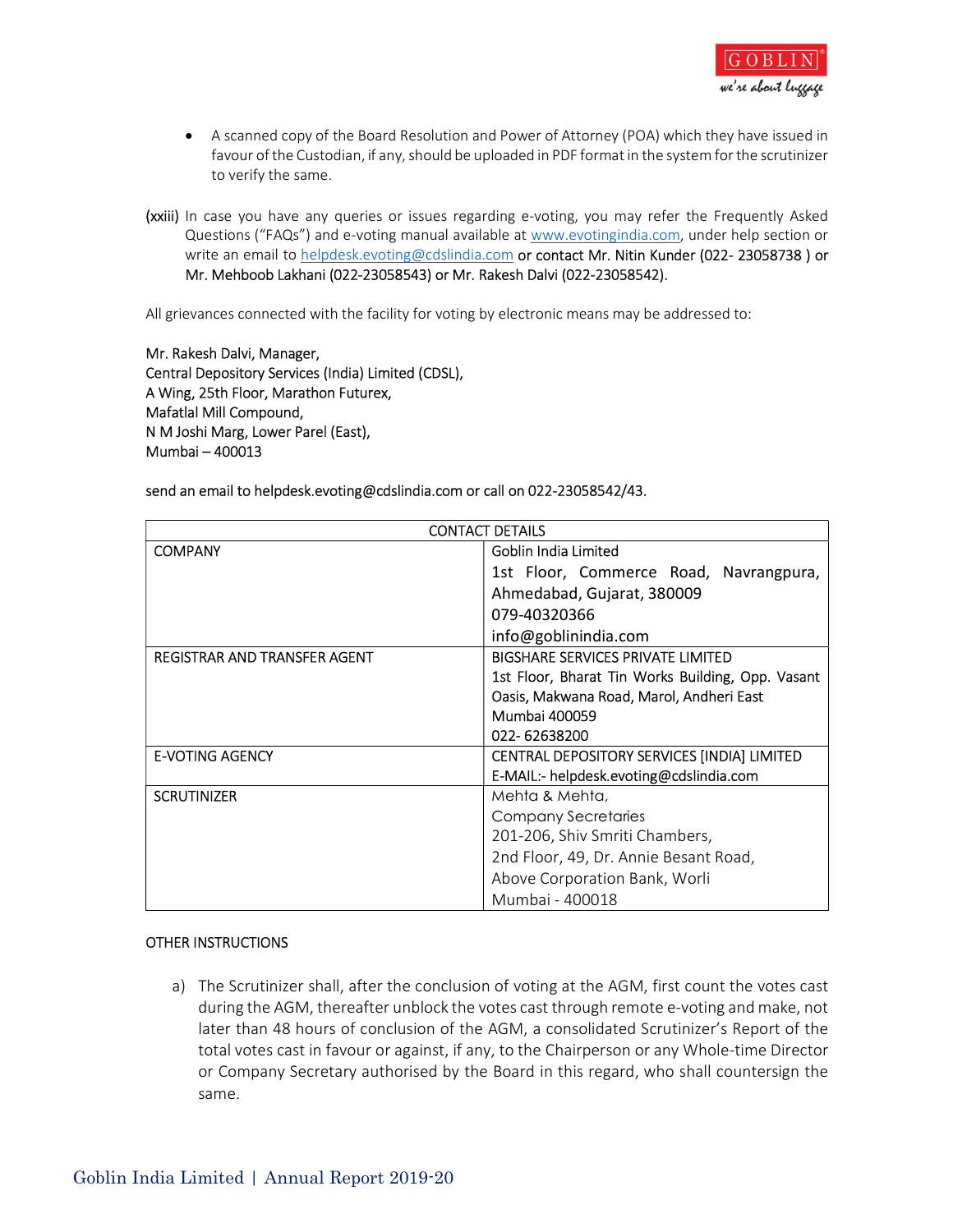

b) The Results declared along with the Scrutinizer's Report shall be hosted on the Company's website as well as on the website of CDSL after the same is declared by the Chairperson or a person authorised by her shall declare the results of the voting forthwith. The Results shall also be simultaneously communicated to the BSE Limited.

# EXPLANATORY STATEMENT PURSUANT TO SECTION 102 OF THE COMPANIES ACT, 2013

The following Statement sets out all material facts relating to the Special Business mentioned in the accompanying notice:

#### Item No. 1

 In view of the management, the proposed migration to Main Board will act as a catalyst in the growth and expansion of the Company and enhance the reputation of the Company resulting in participation of a larger pool of potential investors and thereby help increase the liquidity of the shares of the Company.

Pursuant to Regulation 277 of the Securities and Exchange Board of India (Issue of Capital and Disclosure Requirements) Regulations, 2018 read with the applicable notice(s), circular(s), guideline(s) issued by BSE Limited, any Company having the paid up share capital of more than Rs. 10 Crore but up to Rs. 25 Crore are eligible to migrate from SME Platform of the exchange to its Main Board. Presently the paid up capital of the Company stands at Rs. 10,44,38,760/-; hence making the Company eligible to be listed on the Main Board of BSE Limited

The migration of the equity shares of the Company from the SME Platform of the exchange to the Main Board of the exchange requires approval of the shareholders of the Company by passing a special resolution. Further as per Regulation 277 of the SEBI (Issue of Capital and Disclosure Requirements) Regulations, 2018, the resolution shall be passed by requisite majority i.e. votes cast by shareholders other than promoters in favour of the proposal amount to at least two times the number of votes cast by shareholders other than promoter shareholders against the proposal.

In View of the above, your Directors recommend the proposed resolution with or without modification as a Special Resolution. None of the Directors and Key Managerial Personnel (including relatives of directors or key managerial personnel) of the Company are in any way concerned or interested, financially or otherwise in this proposed resolution except to the extent of their shareholding in the Company, if any.<br>.<br>For and on behalf of the Board

Place: Ahmedabad Manojkumar Choukhany<br>Date: August 24, 2020 Chairman & Managing Director DIN : 02313049